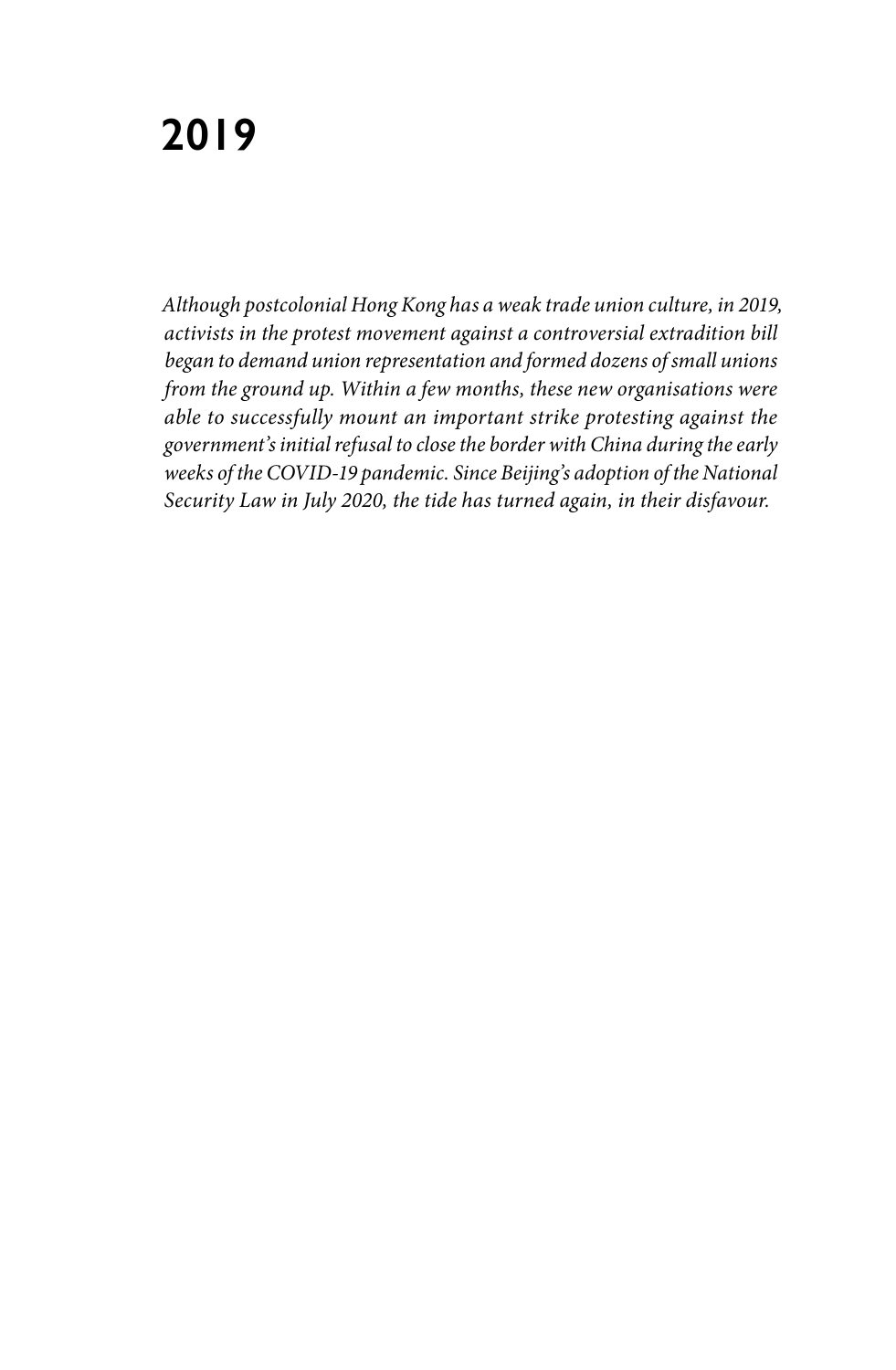# **The Birth of a New Trade Union Movement in Hong Kong**

Anita CHAN1

Ferrari or a year from mid-2019 to mid-2020, the international media diligently covered the mass demonstrations and street violence that rocked Hong Kong. At their height, two million of Hong Kong's seven million people marched in protest against an extradition bill that, if passed, would have meant that Hong Kongers could be extradited to China to be tried and imprisoned. The display of unity among protestors was unexpected because, only a few years earlier, the 2014 Umbrella Movement failed partly due to disagreement over tactics among political activists. Since then, the movement had fragmented into a number of small groups and political parties of varied persuasions, with a notable split between a militant younger generation and a moderate older generation of established prodemocracy advocates.

# A Movement of Solidarity in Disagreement

That the movement could transcend these differences was an important achievement in 2019. In the face of a common front of antagonists, ranging from Hong Kong's Chief Executive Carrie Lam to the pro-Beijing camp and pro-establishment elite, differences had been put aside. The prodemocracy movement had coalesced around three agreements. The first was expressed in the ubiquitous slogan 'Five Demands, Not One Less'. It was a set of political demands broad enough to accommodate all political leanings.

The second was a pact based on the principle of egalitarianism, embodied in the saying 'brothers climbing a mountain, each trying one's best' (兄弟爬山, 各自努力), meaning different protestors could adopt the strategies they deemed best to achieve the movement's broad goals while not criticising or intervening in the actions and strategies of others. We go 'up and down together' (齐上齐落) with no 'splitting of the mat'! This managed to bring together the two key blocs of the protest movement: the 'Valiant Braves Faction' (勇武派) and the 'Peaceful, Rational, Nonviolent Faction' (合理非派). The former was made up mostly of students and other young people, geared up and willing to confront the police head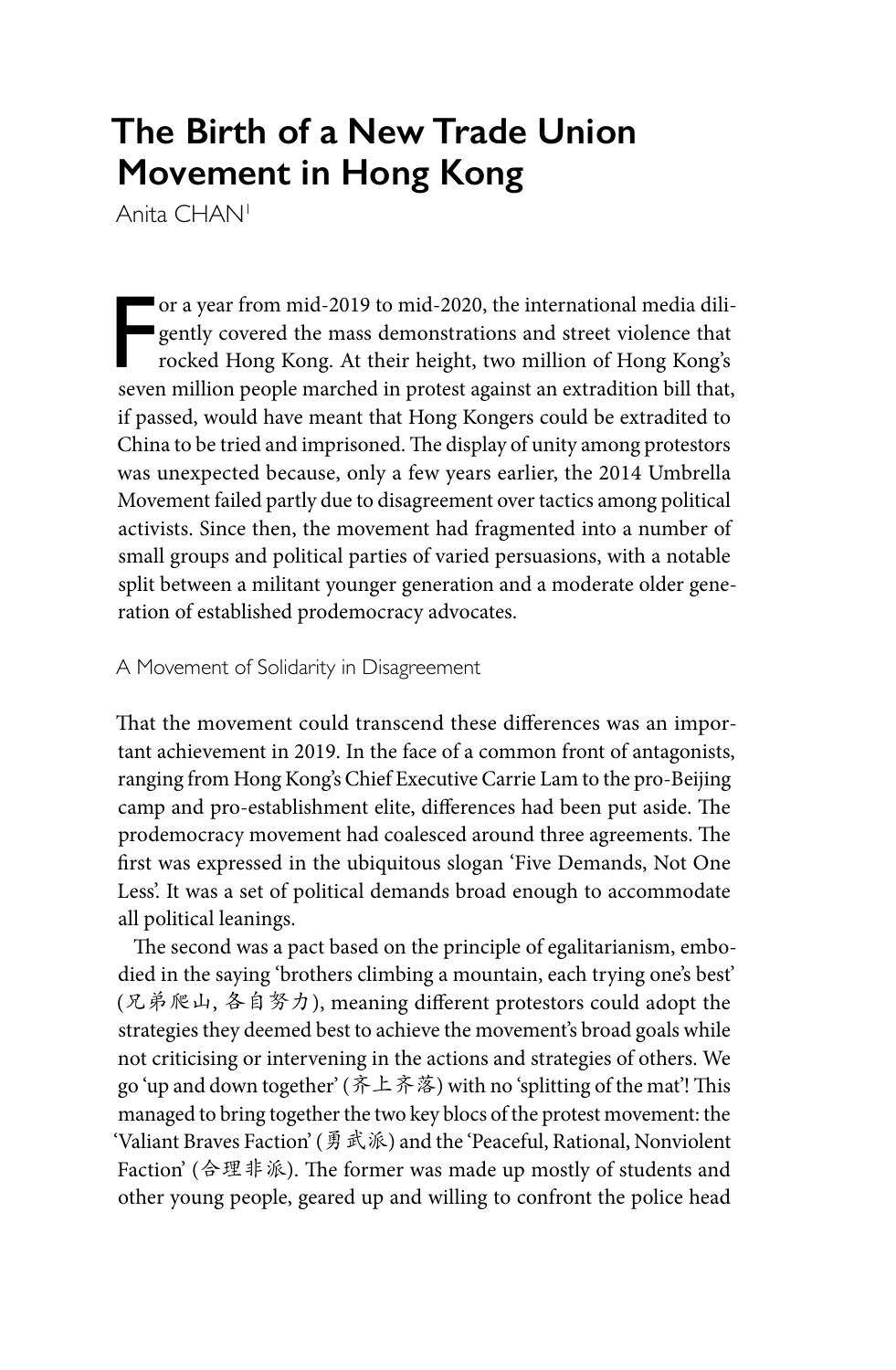on. The latter comprised those who either would not or could not engage in direct action that might end in confrontation and who played supporting roles at the rear—providing material resources and organising and participating in rallies, joining peaceful activities like 'let's lunch together' (和你, 'lunch'), raising funds, joining human chains and taking part in myriad other innovative actions.

The third was an agreement there would be 'no big table'—that is, no leaders sitting around a table deciding the direction of the movement. Anyone could put forth proposals—any idea and type of action—anytime and anywhere through social media platforms. This movement was to 'be water'—that is, unplanned, unpredictable, fluid and spontaneous, a form of urban guerrilla tactics. At the same time, big, well-planned rallies organised by the prodemocracy parties and well-established organisations continued to be well attended.

# Trade Unions in Hong Kong

When months of street action did not extract any concessions from the authorities, part of the protest movement branched off in a new direction that was more formal and organised, with the establishment of small independent trade unions.

I spent three weeks in Hong Kong in January 2020 conducting research on these new trade unions. I carried out interviews at several recruitment stands that volunteers set up outside metro stations, at busy street junctions and at hospital entrances during lunch breaks, after work and on weekends. I also met with newly elected members of some of the new unions' executive (or preparatory) committees, attended union-organised labour law training sessions and had meetings with Hong Kong academics who specialise in labour studies. I also interviewed staff of the Hong Kong Confederation of Trade Unions (HKCTU)—a prodemocracy umbrella union. After returning to Australia, I kept abreast of events through online conversations, social media and Hong Kong's mass media.

Hong Kong is a global commercial hub dominated by free-market beliefs with a weak trade union culture. The largest union federation is the Hong Kong Federation of Trade Unions (HKFTU), with 191 affiliates and 426,000 members as of 2019. It is well resourced and largely controlled by the Government of the People's Republic of China (PRC) as a counterpart to the official All-China Federation of Trade Unions—a mass organisation subordinated to the Chinese Communist Party and the only trade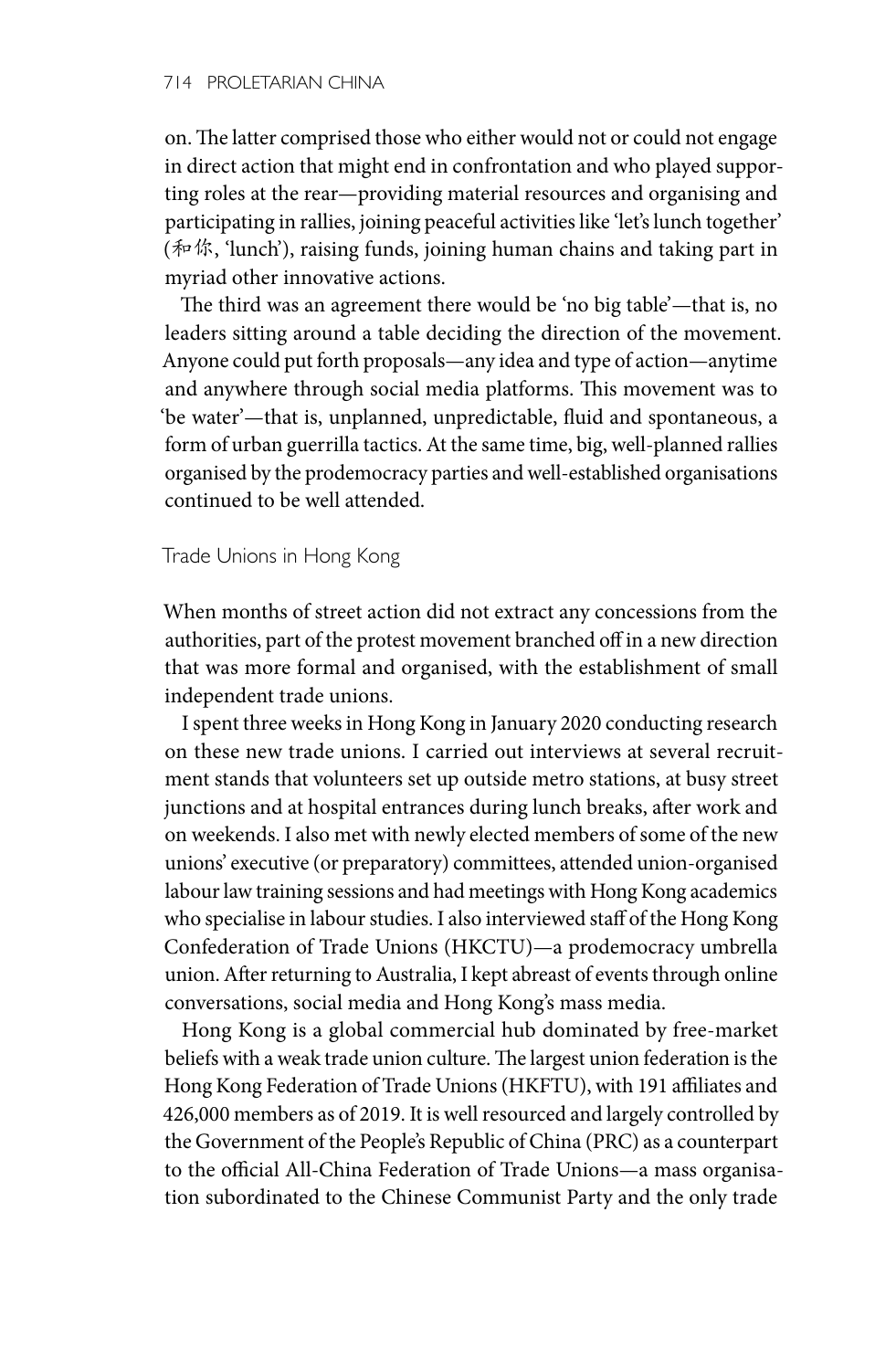union legally allowed to exist in the PRC. Like its counterpart on the mainland, the HKFTU functions like a welfare organisation, doling out money and assistance to its pro-Beijing following. A competitive union grouping that has a long history is the Hong Kong and Kowloon Trades Union Council (HKTUC), which historically had political links to the Guomindang regime in Taiwan and is now in steep decline.

Today, the federation that is most active in organising workers and assisting them in industrial disputes and fighting for collective bargaining rights is the HKCTU. It was formed in 1990 and, at the time of writing, had 145,000 members and 93 affiliate unions. In as much as it is not directly associated with a political party, it is recognised by the International Trade Union Confederation (ITUC) as an independent union federation. It situates itself politically in the prodemocracy camp. The new unions have sought help and advice from the HKCTU, though its leaders have resisted playing a leadership role over them, hesitant to be seen as intervening in a new spontaneous trade union movement.

#### From Loose Sand to a United Front

These new unions did not start out as products of traditional unionising efforts. They were conceived in a political movement calling for democracy in the hope of fending off total control by China. Initially, they did not propose any economic demands such as better working conditions, higher wages, affordable housing or collective bargaining rights. The earliest volunteer organisers emerged from professions such as finance, accounting, health care, social work and education. Some of them were nurses, doctors, paramedics and journalists contributing their services at the front lines of the street fighting who had repeatedly seen protesters beaten up and injured by police violence, while they were themselves sometimes teargassed, pepper-sprayed and beaten up for trying to help the injured.

Two motivating forces drove the initial formation of the unions. The first was a desire to hold a general strike and the other was to participate in electoral politics. The call to launch a strike came from the students. Disappointed that their 'be water' street protests had extracted no concessions from the Hong Kong Government, in early August 2019, young people took to social media to implore all of Hong Kong to stage a 'triple strike' (三罢), with 'triple' referring to workers, students and businesses. On 5 August, the day chosen for the strike, some 600,000 people joined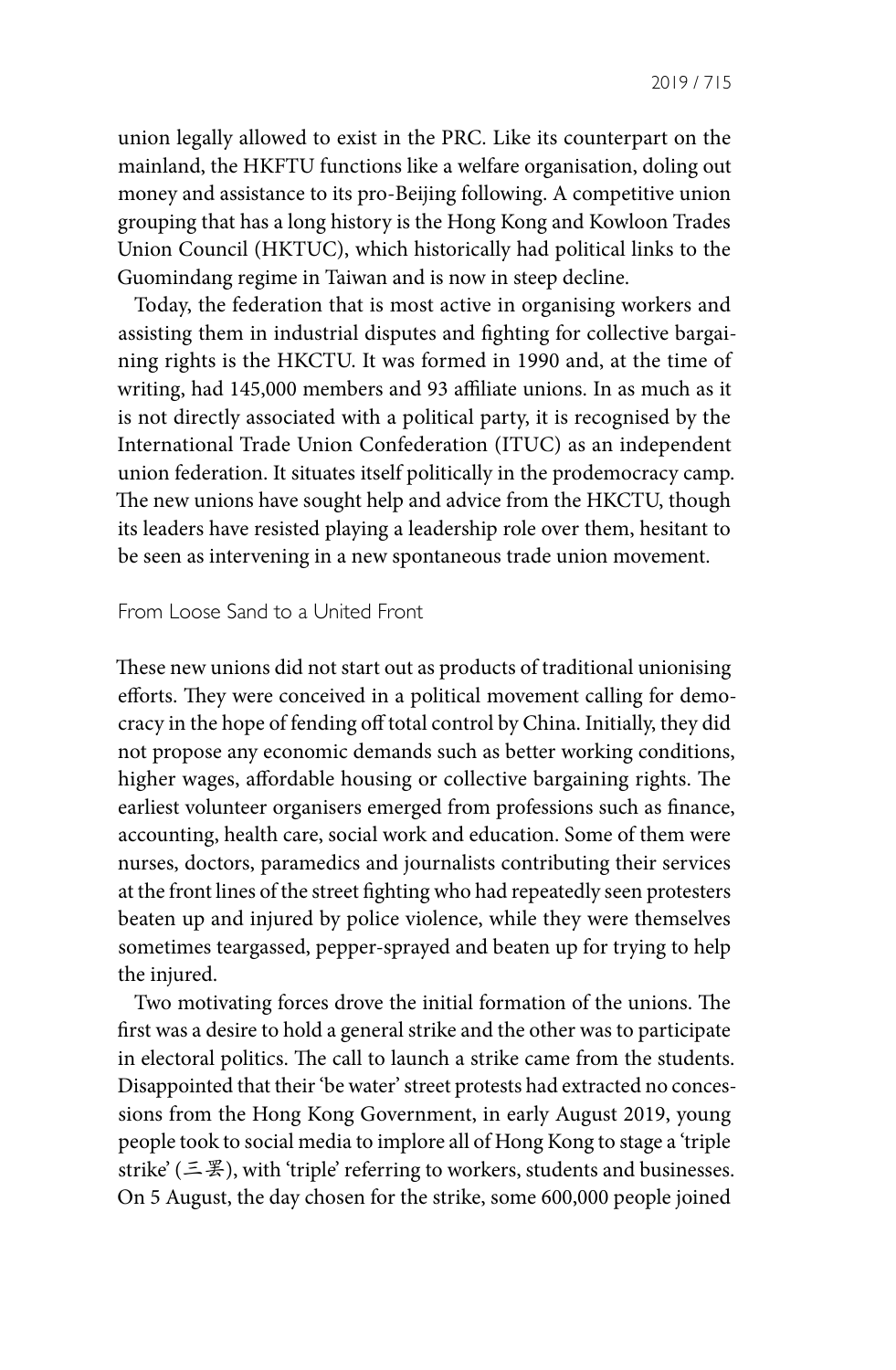rallies in different parts of the city. Supporters participated in the one-day strike as individuals, either not turning up for work or calling in sick. At the rallies, some of them for the first time organised themselves into groups by occupation or trade.

In September, a second triple strike was called, but this time only some 40,000 people turned up. Fear of retaliation by employers deterred many. The participants grouped themselves in 'sectors' (界别) because the idea of forming new trade unions had not yet been articulated. There was discussion, though, of creating a means to protect themselves from managerial harassment and reprisal through the creation of a collective support group. This led to the formation of a 'cross-sectoral struggle preparatory committee' (跨界别斗争预备组) and initial talk of forming unions.

At the end of October, after the suspicious death of a university student who fell from a multistorey carpark, angry activists wanted to call another general strike. Posters went up across Hong Kong, including a dramatic one that read: 'I am willing to take a bullet for you. Are you willing to go on strike for me?' This third triple strike eventually took place on 11 November in many parts of Hong Kong and ended in roadblocks and violence.

By then, a new umbrella group called the 'Two Million Triple Strike United Front' (两百万三罢联和阵线) appeared on social media, posting news about forming unions and sharing possible strategies. The group argued that a general strike had to be better organised at the workplace level. Quickly evolving into an umbrella organisation for the new labour movement in Hong Kong, the new group's first urgent task was to recruit more members. To attract public attention, union activists set up 'joint union stands' (联合跨站), each hoisting the flags of their unions. At a mass rally on 1 January 2020, several dozen union flags were raised behind a banner bearing the slogan 'Trade Unions Resisting Tyranny' (工会抗暴政).

As most of the founding members of the new unions had little conception of workplace rights, trade unionism or labour laws, they invited labour lawyers and HKCTU staff to give seminars and training sessions and began to register with the government as unions. Gradually, the motivation for setting up unions became multidimensional, rather than a single-minded focus on supporting political strikes. Trade union leaflets soon included demands for shorter working hours, higher wages, better benefits, fairer bonuses and, not least, collective bargaining rights.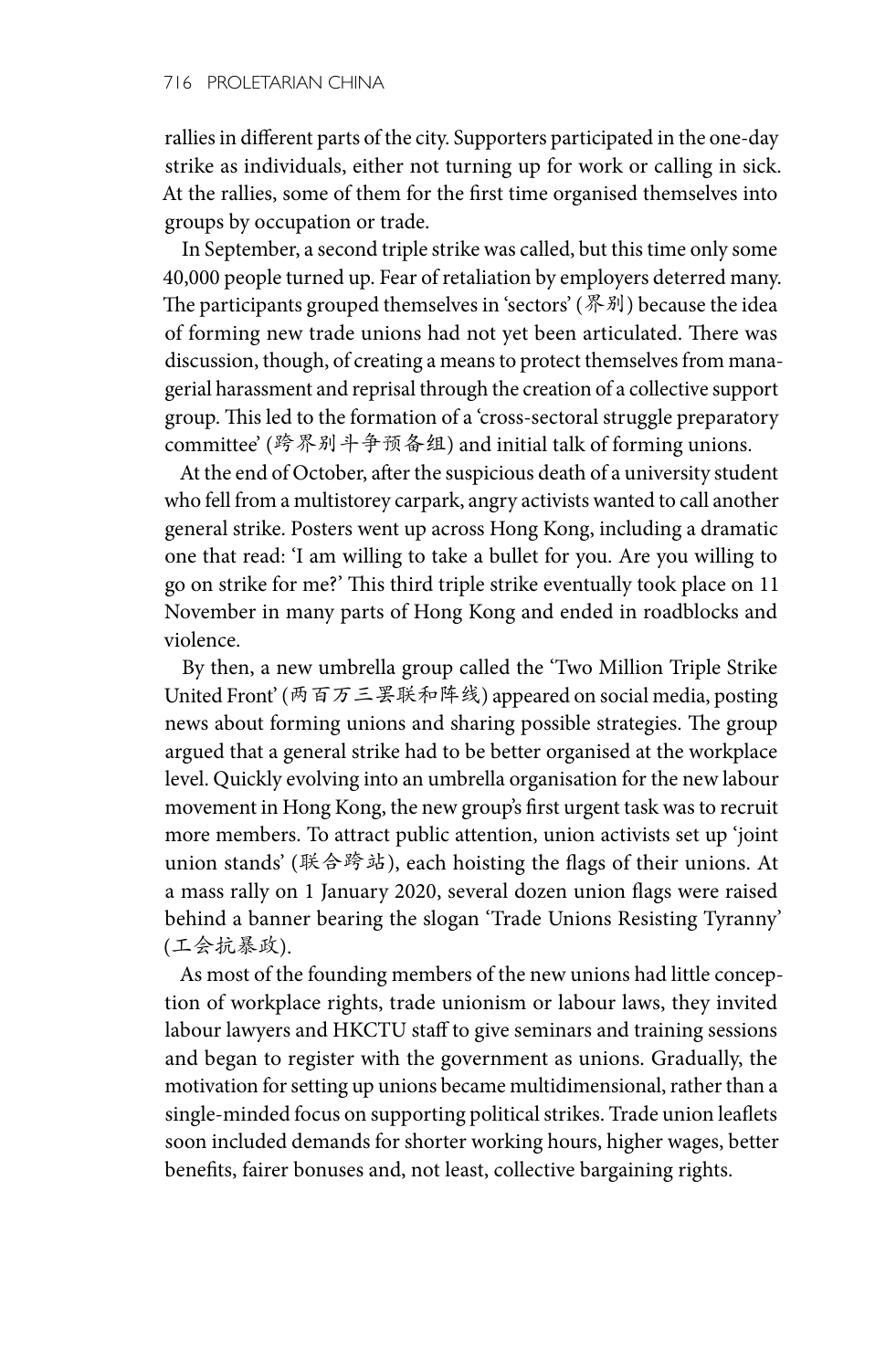The second motivating force was to contribute to electoral politics. At the end of November 2019, the prodemocracy camp unexpectedly achieved a landslide victory in the district council elections, winning a majority of the seats in seventeen of Hong Kong's eighteen district councils. This was a big morale booster and highlighted the possibility that the prodemocracy candidates might be able to take a majority of seats in the next two elections. The election for Hong Kong's Legislative Council (LegCo) was scheduled for September 2020. In this election, half of the LegCo seats were controlled by the government, while the other half (thirty-five seats) were to be apportioned by popular vote of the 'functional constituencies'. A second election, for the committee that selects the Chief Executive of Hong Kong, was expected to be held in June 2021.

In LegCo elections, the trade union 'functional constituency' is apportioned three of the thirty-five 'constituency' seats. Each registered union was to be given one vote under a winner-takes-all system. This means that the larger the number of unions the protest movement could muster, the higher were its chances of winning the three seats. Before 2019, the pro-Beijing HKFTU had dominated this constituency. The prodemocracy HKCTU—without resources to compete in registering so many unions—had preferred to prioritise workplace labour rights issues. For the new unions and their supporters, increasing the number of registered trade unions and expanding union membership became urgent tasks. Fortunately, the procedure to register a new trade union in Hong Kong is simple. The minimum requirement is that seven people attend the registration bureau to apply to register a new union by trade, sector or occupation. These initial seven organisers have to fill in forms stating the mission of the new union. Official approval usually takes a month or two. Once approved, the founders have to hold a general meeting to elect an executive committee and the new union is then formally registered. This ease of registration explains the proliferation of new pro-protest trade unions in a few short months. In fact, some activists started a group called '7 UP', calling on those who could gather seven people to apply to set up a union. The Hong Kong and Chinese governments had been too confident that the pro-Beijing camp would continue to monopolise the registered union scene, since Hong Kong people had never expressed much interest in joining unions. In the race to register trade unions, the pro-establishment camp also tried to create more new unions.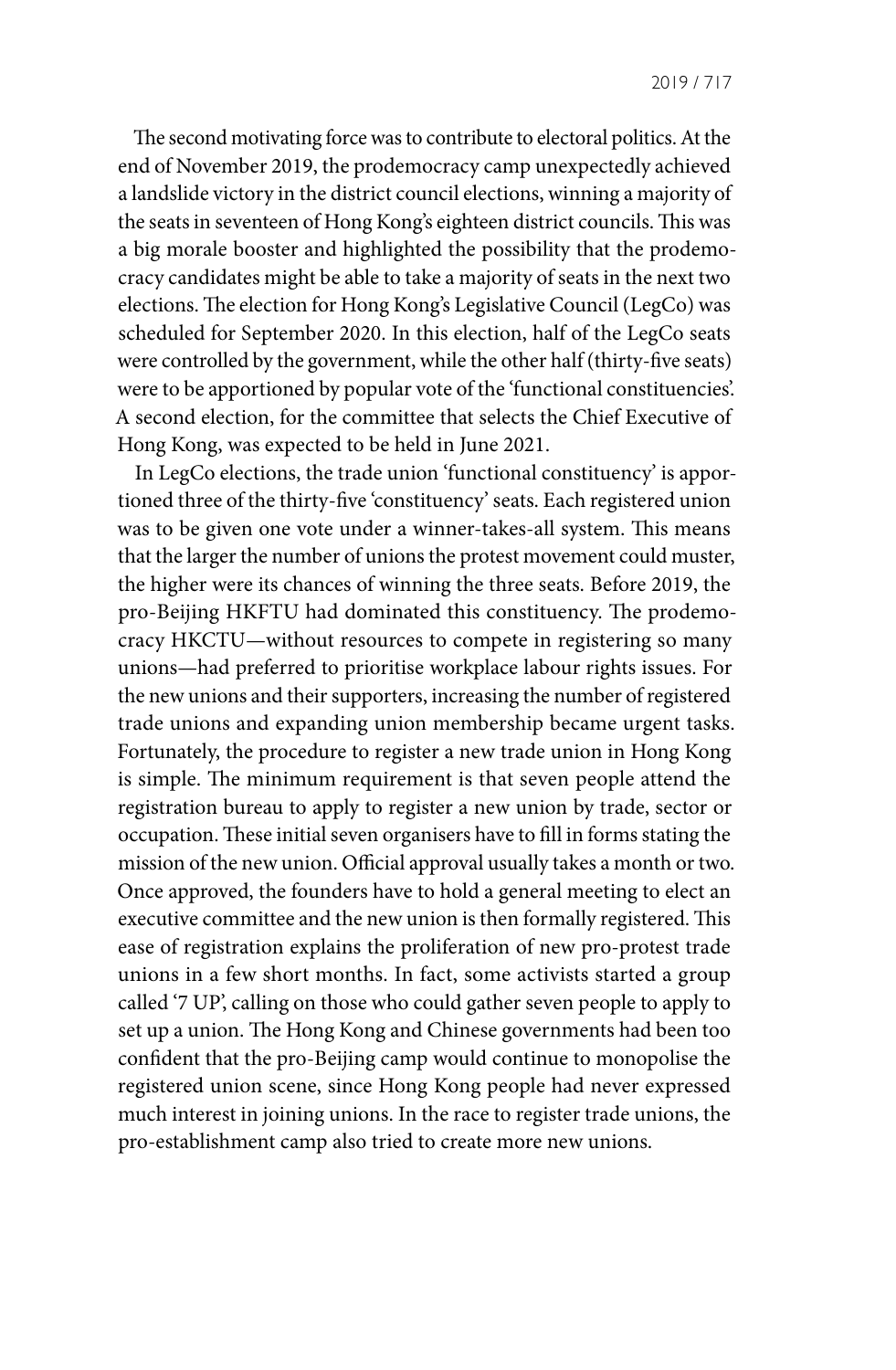#### 718 PROLETARIAN CHINA

#### A Test of Union Solidarity

The question of whether the new unions that sprouted during the protests could withstand political and management pressures presented itself at the end of January 2020. COVID-19 was spreading rapidly inside China and quickly penetrated Hong Kong through the many porous entry points along the border. Hong Kong was not prepared to fend off the pandemic. Hospitals were short of beds, personal protective equipment and medical personnel. The newly formed Health Authority Employees Alliance (HAEA), which had been actively recruiting new members, by then had 18,000 union members from among the 80,000 medical and health personnel in the city. Out of concern for their own and public safety, the HAEA called on the government to close the border with China—a demand made over a legitimate workplace occupational health and safety issue and one that had wide public support.

On 31 January 2020, Carrie Lam refused to close the border, arguing this would mean discriminating against PRC citizens. The HAEA executive committee, led by young chair Winnie Yu—who openly admitted that a mere six months earlier she had cared only about enjoying a good life and had no idea about trade unionism—proposed a two-stage strike. A vote was called and, on 2 February, the motion was carried with 3,123 of the 3,164 ballots cast voting yes. Some 7,000 members—17 percent of Hong Kong's hospital-related medical sector—participated in the strike the next day. More than fifty unions came forward to support the strike. That same day, Lam announced all but three border crossings would be closed, but she refused to budge further.

When the first stage of the strike ended after five days, the HAEA called for a second vote on whether to continue the strike. For medical professionals, going on strike invariably invokes an intense moral dilemma. Having part of their demands met, 60 percent of the participants voted no, and the action was called off after that first success. The union leaders had displayed an impressive ability to organise a mass citywide democratic industrial action at a critical moment on the eve of a pandemic. What's more, it was led by a new generation of trade union leaders who had to challenge an adamant government.

After closing most border crossings, Hong Kong was able to control the pandemic. Street activities in the city continued to decline as social distancing rules reigned and police suppression went unabated. In this relatively quiet period, the new unions prioritised three immediate tasks.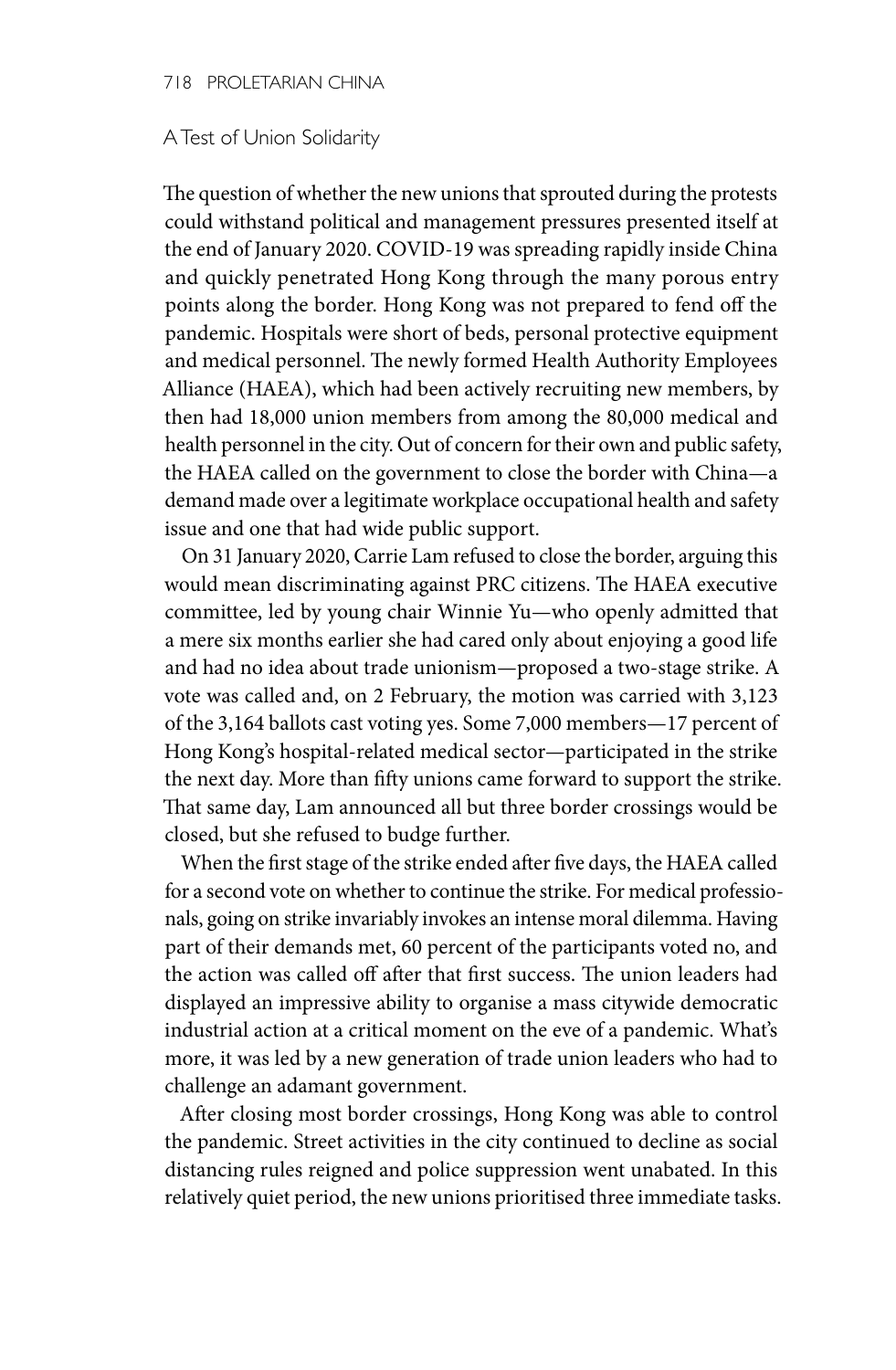The first was to continue to set up street stations to recruit members at risk of being harassed by the police and pro-establishment activists. Second, as suppression at workplaces intensified, activist members who had incurred the anger of pro-establishment managers and supervisors sought advice and help from the unions. Third, the new unions strategised in preparation to stand against the HKFTU in the LegCo election that was scheduled to be held in September 2020.

# The New Trade Unions and the Prodemocracy Camp Primary Election

For the prodemocracy candidates to gain a reasonable portion of the seventy LegCo seats assigned to the functional sectors would depend on whether the various tendencies in the movement could coordinate so that their candidates did not run against each other within the same electoral district, thereby diminishing their chances of defeating pro-establishment candidates. This necessitated a primary election from within the camp, which it was agreed would be organised by the protest movement. The various groups reached an agreement that the first five candidates in each of the five electoral districts who received the highest number of votes would become the prodemocracy candidates in the September election. Those who lost in the primary would promise to accept defeat and withdraw their candidacy.

The Hong Kong authorities warned the organisers that their primary election could be considered illegal, leading to serious consequences. Winnie Yu and the chairperson of HKCTU, Carol Ng, ran as candidates from the trade union sector in separate electorates. The police went around the city harassing people at the polling stations. The organisers ignored the threat and held the primary on 11 July and 12 July as scheduled. In defiance of the government's warnings, 600,000 people chose to line up patiently in the summer heat to cast their votes. The result was a big win for the young activists of the Valiant Braves Faction, who garnered the highest number of votes in the five electoral districts. This was a significant sign not just of mass support for the prodemocracy camp but also, specifically, of the trust placed in the Valiant Braves Faction. Winnie Yu won in a landslide, amassing 2,165 of 2,856 votes, against 186 votes for the current legislator for the health service sector. Her courageous and well-organised leadership in the February strike had gained her popular recognition. Carol Ng came in seventh in her electoral district, reflecting a new development in Hong Kong's prodemocracy trade union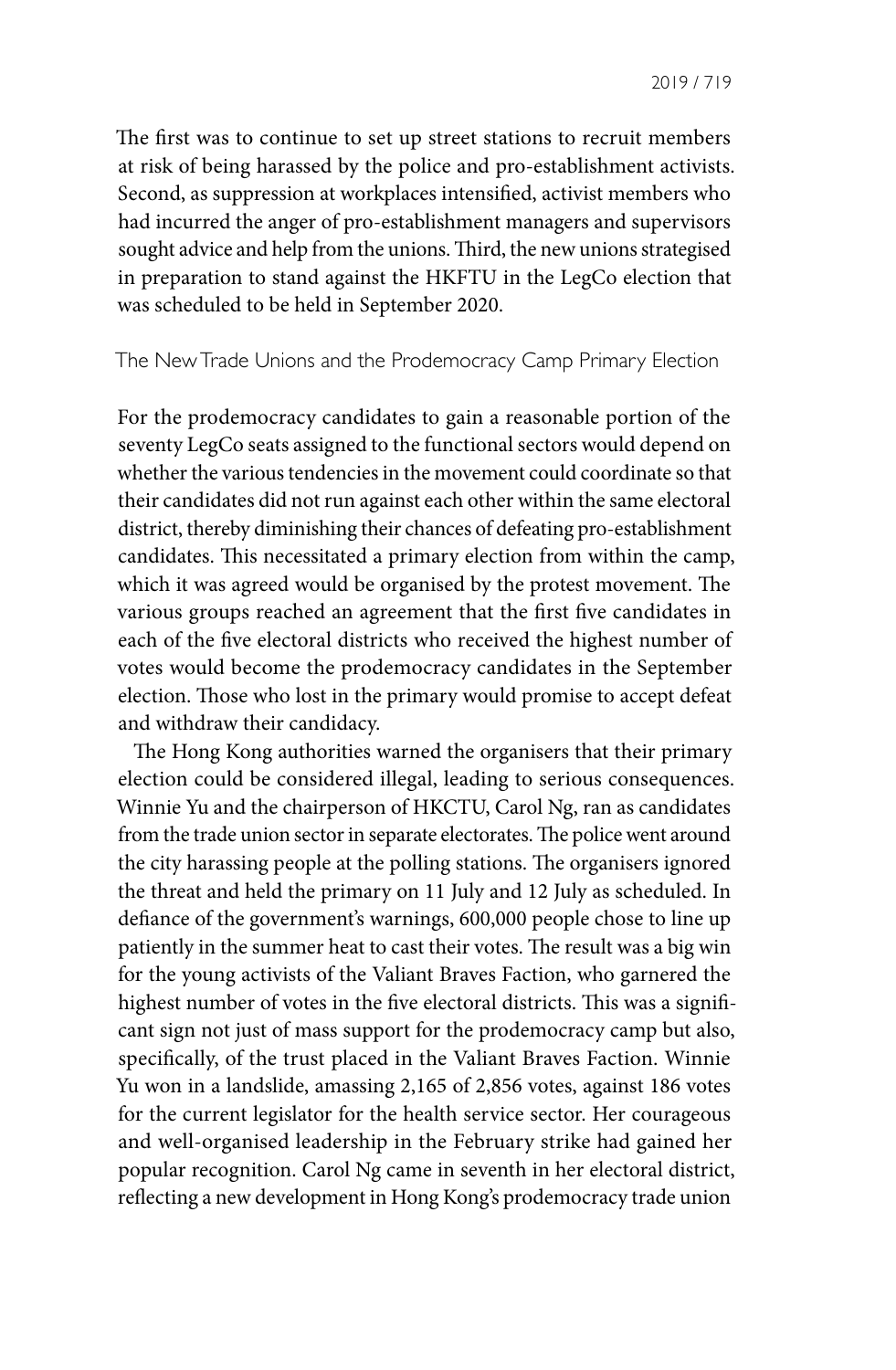movement—the changing of the guard to a younger, less experienced but determined and committed generation. The big turnout for the primary election was a warning shot to the pro-Beijing camp that it was likely to lose in the September election.

Within a few days, sixteen successful young candidates joined together to form an electoral group called the 'Resistance Faction' (抗争派). Among them was Winnie Yu. Soon after, one by one, their candidatures and four sitting legislators were disqualified by the government on the grounds that they objected in principle to the National Security Law (NSL). A day later, the government even postponed the September LegCo election to 2021, citing social distancing problems during the pandemic. The protest camp strongly suspected the real reason was the government's belief its supporters would lose.

### The Reckoning

In the late spring of 2020, even as the unions prepared to hold the primary election, it became public knowledge that China was planning to pass the NSL to suppress opposition in Hong Kong. In June 2020, with the draft law nearly ready, the new unions had to strategise how to deal with a looming crackdown. Undeterred by the threat, the unions decided to organise a general strike on 20 June to oppose the legislation. This strike, unlike the previous three, was organised by the unions. A referendum among members on whether to go out on strike was scheduled, and thirty unions agreed to participate after seeking members' approval. The slogan to be used was: 'To Recover Hong Kong, Join the Union; Union Revolution to Resist Tyranny' (光复香港, 加入工会; 工会革命, 对抗暴政). The strike did not materialise, however, because only 9,000 union members cast their votes—even though 95 percent of those had voted to strike.

The NSL was formally passed by China's National People's Congress on 1 July 2020. The law criminalises secession, subversion, terrorism and collusion with foreign powers. The moment the NSL was passed, the reckoning began for the unions. In the workplace, the repercussions have included blacklisting, demotion, penalties, isolation and dismissal. Those who work in the civil service or government-funded or subsidised sectors are the most vulnerable. New recruits into the civil service have to take an oath to uphold the Basic Law and swear loyalty to the Hong